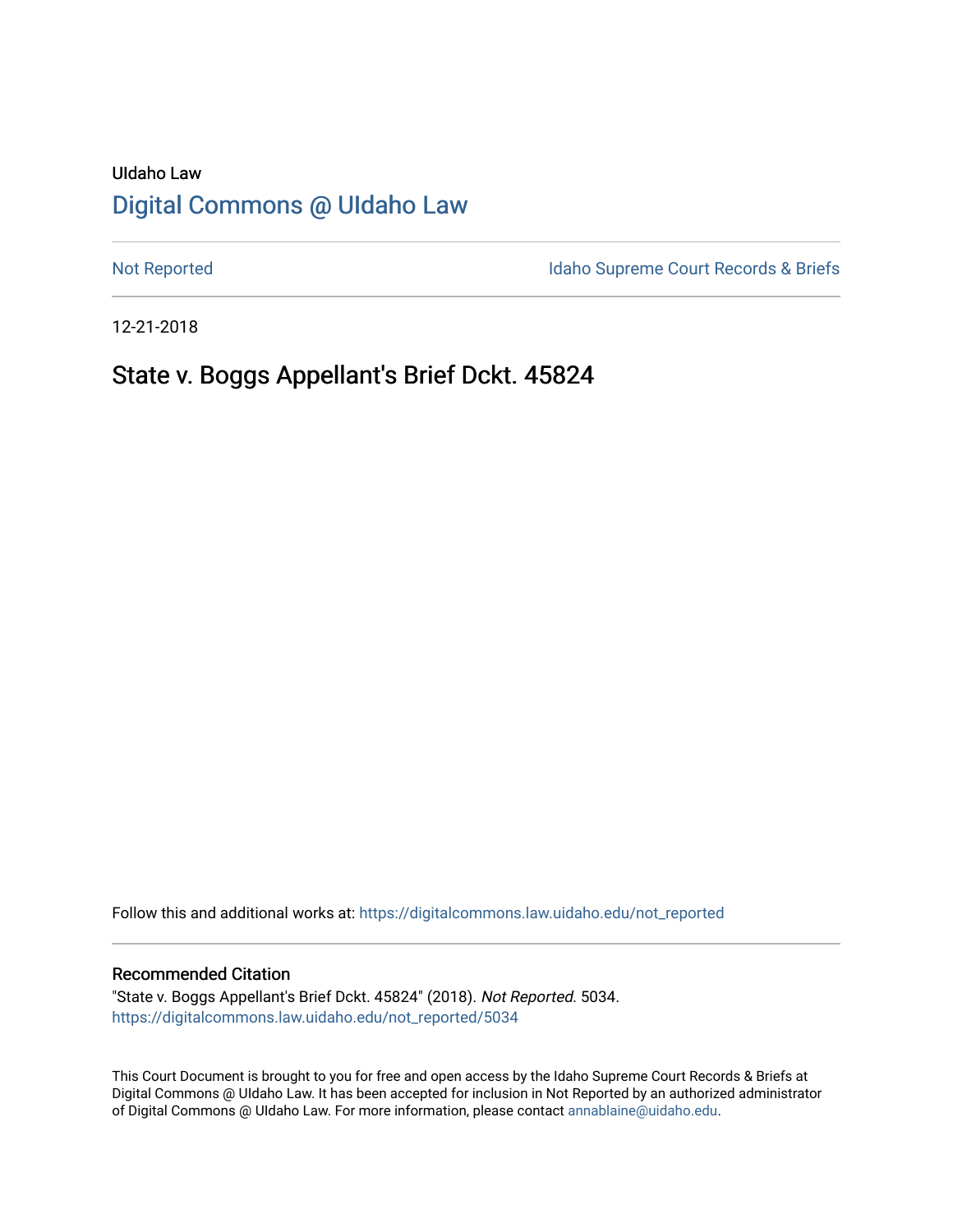Electronically Filed 12/21/2018 11:55 AM Idaho Supreme Court Karel Lehrman, Clerk of the Court By: Melanie Gagnepain, Deputy Clerk

### **IN THE SUPREME COURT OF THE STATE OF IDAHO**

| <b>STATE OF IDAHO,</b>        |                          |
|-------------------------------|--------------------------|
|                               | NO. 45824                |
| Plaintiff-Respondent,         |                          |
|                               | <b>KOOTENAI COUNTY</b>   |
| v.                            | NO. CR-2015-14399        |
| <b>BRADLEY RICHARD BOGGS,</b> | <b>APPELLANT'S BRIEF</b> |
| Defendant-Appellant.          |                          |
|                               |                          |

### **BRIEF OF APPELLANT** \_\_\_\_\_\_\_\_\_\_\_\_\_\_\_\_\_\_\_\_\_\_\_\_

\_\_\_\_\_\_\_\_\_\_\_\_\_\_\_\_\_\_\_\_\_\_\_\_

## **APPEAL FROM THE DISTRICT COURT OF THE FIRST JUDICIAL DISTRICT OF THE STATE OF IDAHO, IN AND FOR THE COUNTY OF KOOTENAI**

\_\_\_\_\_\_\_\_\_\_\_\_\_\_\_\_\_\_\_\_\_\_\_\_

**HONORABLE JOHN T. MITCHELL District Judge** \_\_\_\_\_\_\_\_\_\_\_\_\_\_\_\_\_\_\_\_\_\_\_\_

**State Appellate Public Defender Deputy Attorney General I.S.B. #6555 Criminal Law Division**

**JENNY C. SWINFORD Boise, Idaho 83720-0010 Deputy State Appellate Public Defender (208) 334-4534 I.S.B. #9263 322 E. Front Street, Suite 570 Boise, Idaho 83702 Phone: (208) 334-2712 Fax: (208) 334-2985 E-mail: documents@sapd.state.id.us**

**ATTORNEYS FOR ATTORNEY FOR DEFENDANT-APPELLANT PLAINTIFF-RESPONDENT**

**ERIC D. FREDERICKSEN KENNETH K. JORGENSEN P.O. Box 83720**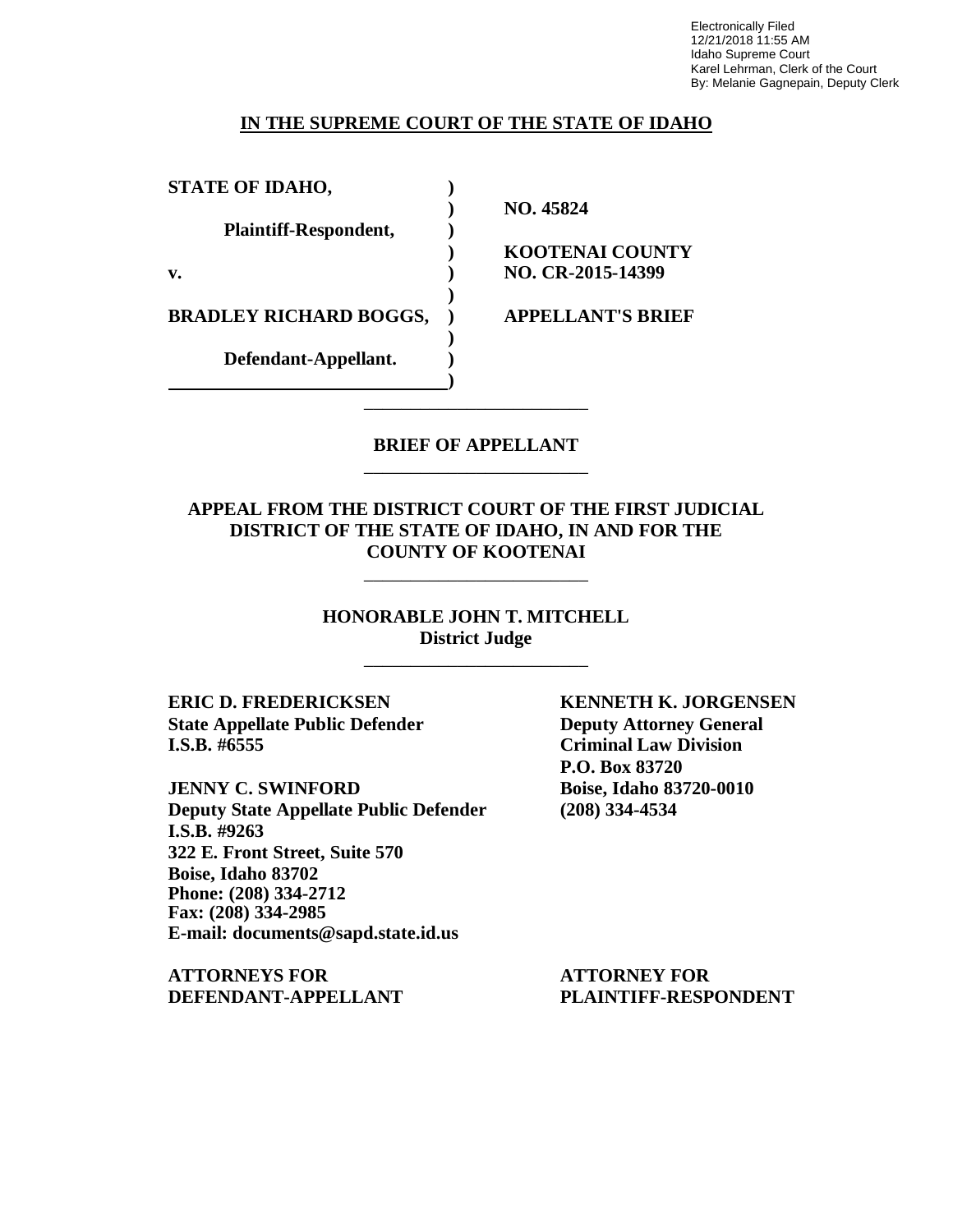# **TABLE OF CONTENTS**

# **PAGE**

| Statement of the Facts and                                              |
|-------------------------------------------------------------------------|
|                                                                         |
|                                                                         |
| The District Court Abused Its Discretion By Denying In Part Mr. Boggs's |
| A. Introduction                                                         |
|                                                                         |
| C. The District Court Did Not Exercise Reason In Prohibiting Mr. Boggs  |
|                                                                         |
|                                                                         |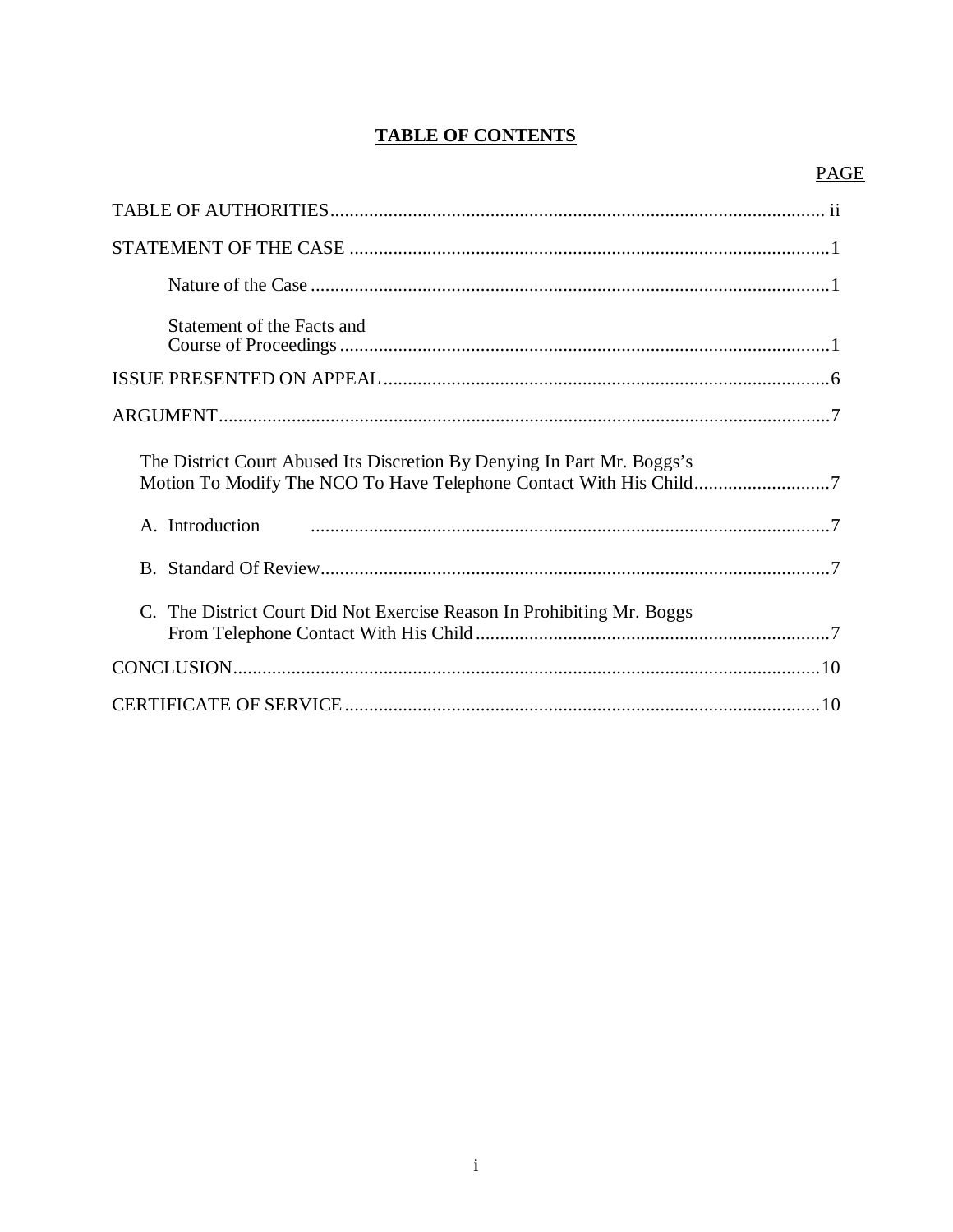# **TABLE OF AUTHORITIES**

| Cases           |
|-----------------|
|                 |
|                 |
|                 |
| <b>Statutes</b> |
|                 |
|                 |
| Rules           |
|                 |
|                 |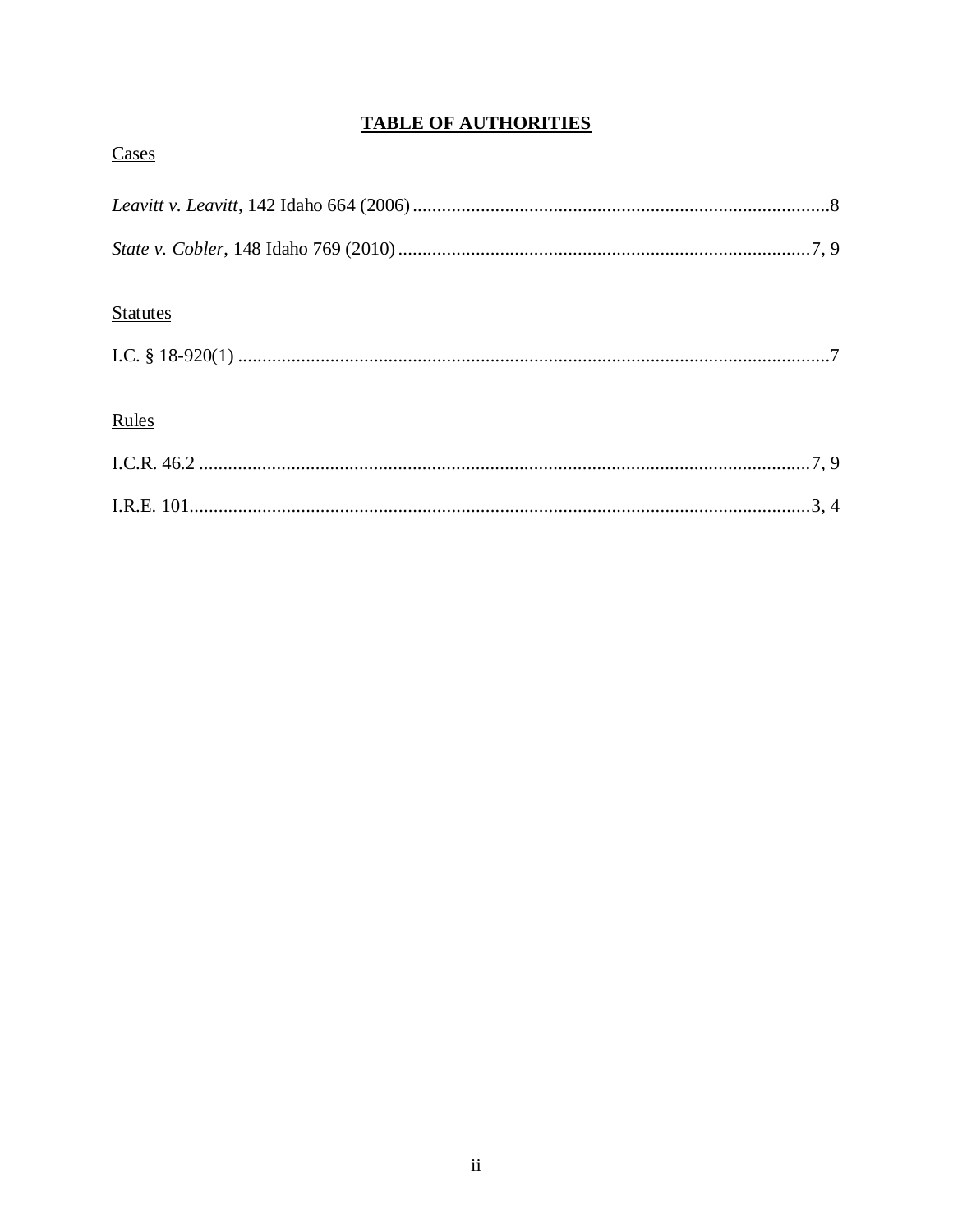#### STATEMENT OF THE CASE

#### Nature of the Case

Bradley R. Boggs appeals from the district court's denial of his motion to modify a no contact order to have telephone contact with his child. He asserts the district court abused its discretion by denying the motion because the district court did not exercise reason in its decision.

### Statement of Facts and Course of Proceedings

In September 2015, the State charged Mr. Boggs with aggravated assault and domestic battery of his then-girlfriend Amanda Wulf, along with the deadly weapon and persistent violator sentencing enhancements. (R., pp.48–50.) According to the presentence investigation report, Mr. Boggs and Ms. Wulf got into a "heated argument." (Conf. Exs., <sup>[1](#page-4-0)</sup> p.18.) Ms. Wulf alleged that Mr. Boggs pushed, punched, and spit on her. (Conf. Exs., pp.18–19.) She also alleged that he threatened and hit her with a screwdriver. (Conf. Exs., pp.18–19.) At the time of the alleged offenses, Ms. Wulf's child, I.W., was present. (Conf. Exs., p.19.) Mr. Boggs and Ms. Wulf also have one child together, J.W. (Conf. Exs., p.32.) Mr. Boggs considers I.W. to be his stepchild. (Conf. Exs., p.32.) I.W. was seven, and J.W. was four. (Conf. Exs., p.32.) In light of the alleged offenses, the district court issued a no contact order ("NCO") for Ms. Wulf, which would expire one year later, in September 2016, or until dismissal of the case. (R., p.35.)

Although it appears that the NCO only applied to Ms. Wulf, on October 6, 2015, Mr. Boggs moved to modify the NCO to allow phone contact with his children. (Conf. Exs., p.7.) At the arraignment, held the next day, Mr. Boggs pled guilty to both offenses, and the State agreed to dismiss the enhancements. (R., pp.54, 56–57, 58–59, 63.) Mr. Boggs was released on

<span id="page-4-0"></span><sup>&</sup>lt;sup>1</sup> Citations to the confidential exhibits refer to the 124-page electronic document with certain sealed documents and the presentence investigation report.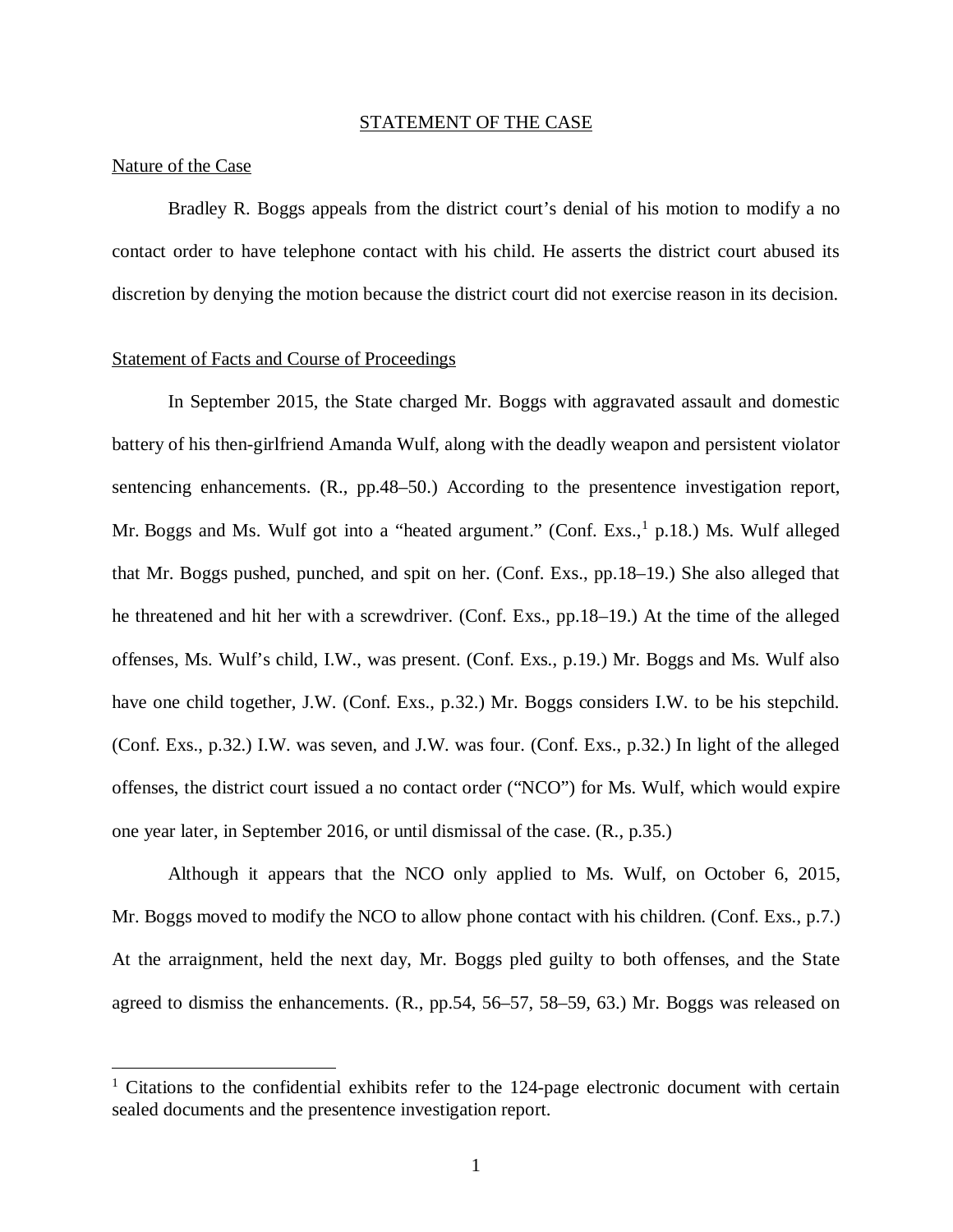his own recognizance. (R., pp.56–57.) As a condition of his release, Mr. Boggs had to abide by the NCO. (R., pp.57, 62.) The district court did not address Mr. Boggs's motion to modify. (*See* R., pp.56–57.)

Then, in February 2016, Ms. Wulf wrote a letter to the district court asking to add J.W. and I.W. to the NCO. (R., p.79.) The district court held a hearing in March 2016. (R., pp.91–92.) The district court denied Mr. Boggs's October 2015 motion to modify and granted Ms. Wulf's request. (R., pp.91–92.) On March 15, 2016, the district court issued an order modifying the NCO to add J.W. and I.W. (Conf. Exs., p.83.)

On May 18, 2016, the district court sentenced Mr. Boggs. (R., pp.100–01.) The district court imposed an aggregate sentence of ten years, with two years fixed, and retained jurisdiction. (R., pp.101, 104–05.) At the sentencing hearing, Mr. Boggs asked the district court if it would allow Mr. Boggs to have written contact with his children. (No. 4478[2](#page-5-0) Tr. Vol. I, $^2$  p.49, Ls.9– 15.) The prosecutor requested to "get some input" from Ms. Wulf, and Mr. Boggs represented that she would likely not want any communication. (No. 44872 Tr. Vol. I, p.49, L.17–p.50, L.1.) The district court allowed written communication with J.W. and I.W. through Mr. Boggs's counsel, with a copy of the communication to the prosecutor and the district court's approval. (No. 44872 Tr. Vol. I, p.50, Ls.11–18.) In the judgment of conviction, the district court ordered:

Defendant is to have no contact of any kind with Amanda Wulf. Defendant is to have no contact with [J.W.] and [I.W.] except in writing but only then through his attorney, who must then disclose such to the prosecuting attorney and the court,

<span id="page-5-0"></span><sup>&</sup>lt;sup>2</sup> On May 7, 2018, this Court augmented the record with the record from Mr. Boggs's prior appeal: No. 44782. Citations to the prior record will reference that docket number. In No. 44782, there were two transcripts. The first, cited as Volume I, contains the entry of plea hearing, held on October 7, 2015, the evidentiary hearing, probation violation disposition, and sentencing hearing, held on May 18, 2016, and the rider review hearing, held on December 5, 2016. The second transcript, cited as Volume II, contains the Rule 35 motion hearing, held on July 31, 2017.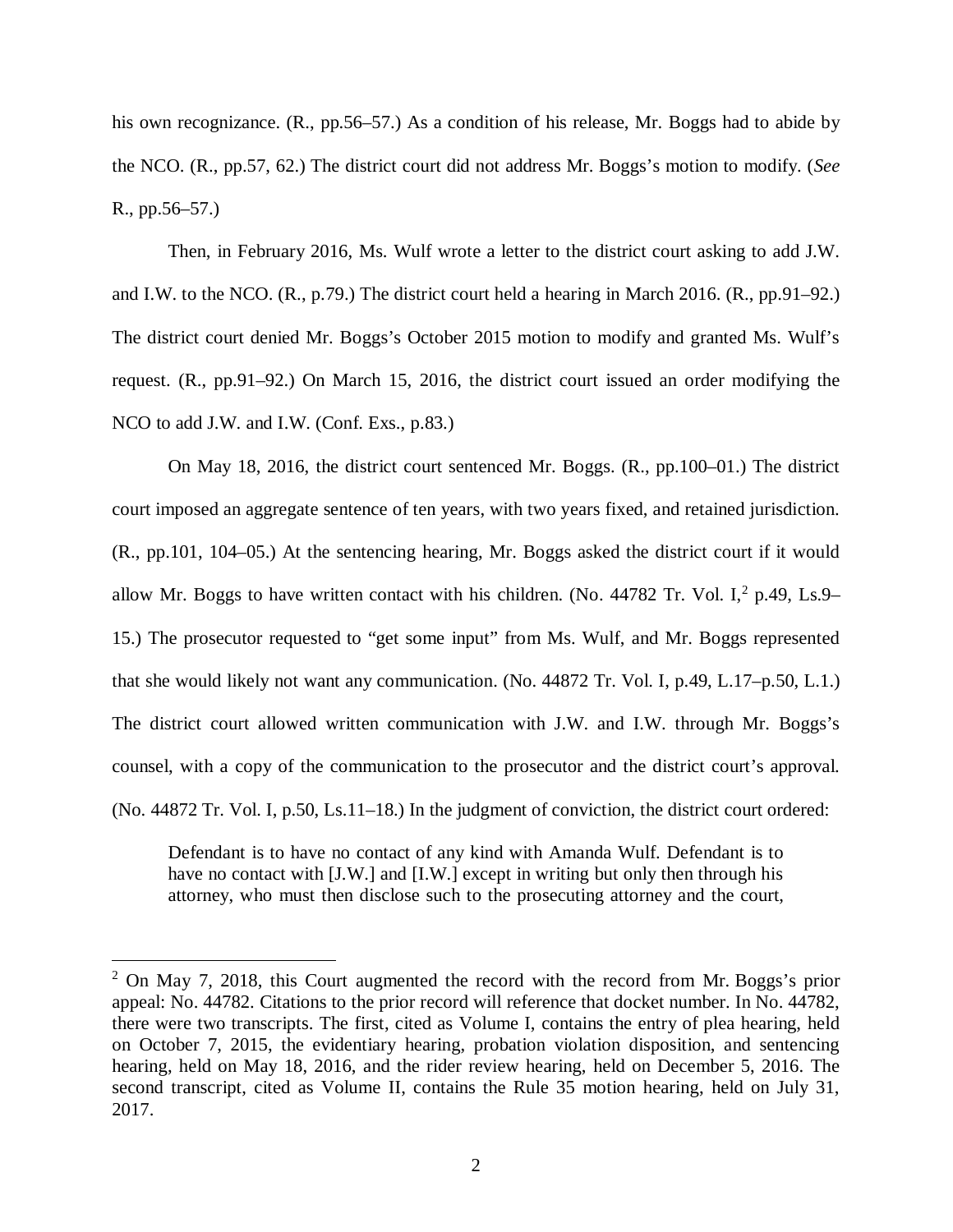and the court must approve of such written communication in advance of it being sent by the defendant.

(R., p.105.)

In September 2016, Ms. Wulf requested to modify the NCO to prohibit Mr. Boggs's contact with her, I.W., and J.W. (Conf. Exs., p.115.) The district court took up Ms. Wulf's request at a hearing in November 2016. (R., pp.112–13.) The court minutes indicate that Mr. Boggs had no objection to the NCO with Ms. Wulf, but wanted to continue written communication with his children. (R., p.113.) The district court modified the NCO to continue written communication with J.W. through the Kootenai County Public Defender ("KCPD"). (R., pp.113, 114.) The NCO prohibited contact with Ms. Wulf and I.W. (R., p.114.) The NCO would expire on November 2, 2030, when J.W. was eighteen years old. (R., pp.113, 114.) The district court later relinquished jurisdiction. (R., pp.116–17, 119–20.)

On August 22, 2017, Mr. Boggs moved to modify the NCO to allow telephone contact with J.W. (Conf. Exs., p.123.) On January 10, 2018, the district court held a hearing on the motion. (*See generally* Tr., p.3, L.1–p.21, L.8.) The district court admitted a letter written by Mr. Boggs in support of the motion. (Tr., p.8, Ls.9–10, p.8, Ls.20–21; Exs.,  $3$  pp.8–9.) The district court also admitted Mr. Boggs's letter to his children with a return to sender notation on the envelope. (Tr., p.9, Ls.14–25; Exs., pp.15–23.) Upon the State's objection, the district court excluded four letters written by Mr. Boggs's family regarding his ability to parent and care for J.W.[4](#page-6-1) (Tr., p.8, Ls.5–18; Exs., pp.10–14.)

<span id="page-6-0"></span><sup>&</sup>lt;sup>3</sup> Citations to the exhibits refer to the twenty-three-page electronic document with exhibits from the preliminary hearing and the hearing on Mr. Boggs's motion to modify the NCO.

<span id="page-6-1"></span><sup>&</sup>lt;sup>4</sup> The State objected on hearsay and authentication grounds. (Tr., p.5, L.13–p.7, L.7.) The district court ruled that Idaho Rule of Evidence ("I.R.E.") 101 did not exclude NCO proceedings, and therefore the I.R.E. applied to the letters' admission. (Tr., p.8, Ls.5–9.) The district court excluded the letters for authenticity. (Tr., p.8, Ls.12–18.) Pursuant to I.R.E. 101(d) and (e), the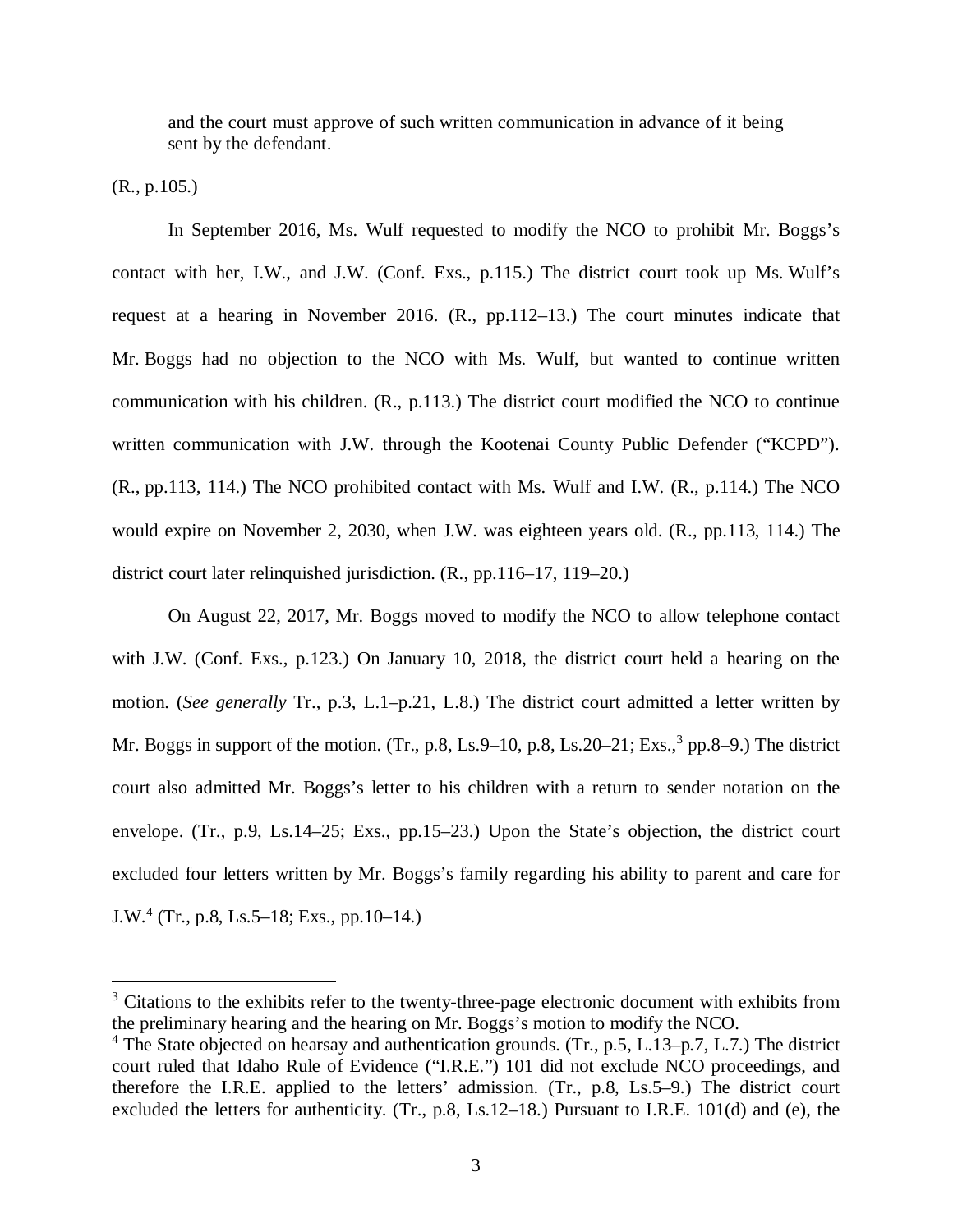At the hearing, Mr. Boggs requested that the district court allow him to have direct phone or written contact with J.W. (Tr., p.10, Ls.8–19.) Mr. Boggs also requested that the district court remove the KCPD as part of the NCO because it was outside the scope of KCPD's representation and experience and could create ethical issues. (Tr., p.11, Ls.10–12, p.12, L.6–p.14, L.18, p.18, L.15–p.20, L.8.) Mr. Boggs suggested that, if the district court wanted to keep a third party involved, the district court should appoint a guardian ad item, request a CASA advocate, or use the victim witness coordinator at the prosecutor's office. (Tr., p.13, Ls.15–20.) To that end, Mr. Boggs acknowledged the potential challenges in contacting J.W. without contacting Ms. Wulf, as well as Ms. Wulf's ability to prevent Mr. Boggs from contacting J.W. by throwing away his letters or ignoring his calls. (Tr., p.11, Ls.10–24, p.13, Ls.12–22, p.19, L.19–p.20, L.8.) The prosecutor argued against modification and the removal of KCPD's involvement. (Tr., p.14, L.20–p.18, L.12.) The prosecutor also represented to the district court that Ms. Wulf wished the NCO to remain in effect. (Tr., p.14, Ls.20–21.)

The district court granted in part and denied in part Mr. Boggs's motion to modify. (Tr., p.20, L.9–p.21, L.2.) The district court removed KCPD and added the victim witness coordinator at the prosecutor's office. (Tr., p.20, Ls.12–18.) The district court stated:

Based on [the prosecutor's] represent [sic] that Ms. Wulf still would like this to remain, this No Contact Order to remain, I am going to modify the No Contact Order but only to the extent that the [KCPD] is removed, and so I'll prepare an order . . . and I'll interlineate, "Written contact only is allowed between Bradley Boggs and [J.W.] but only through the Kootenai County Prosecutor's Office victims coordinator," and it will be that person['s] duty to look at the letters, make sure that it's just communication between Mr. Boggs and [J.W.] and not efforts to communicate to [Ms. Wulf], and Mr. Boggs is just going to have to realize that if there is material that's inappropriate, it's going to the office of the Kootenai

rules of evidence are fully or partially inapplicable to preliminary hearings, restitution hearings, sentencing proceedings, and granting or revoking probation proceedings. I.R.E. 101(d)(1), (7) (e)(3). NCO proceedings are not listed as outside the scope of the evidentiary rules. *See* I.R.E.  $101(d)$ , (e).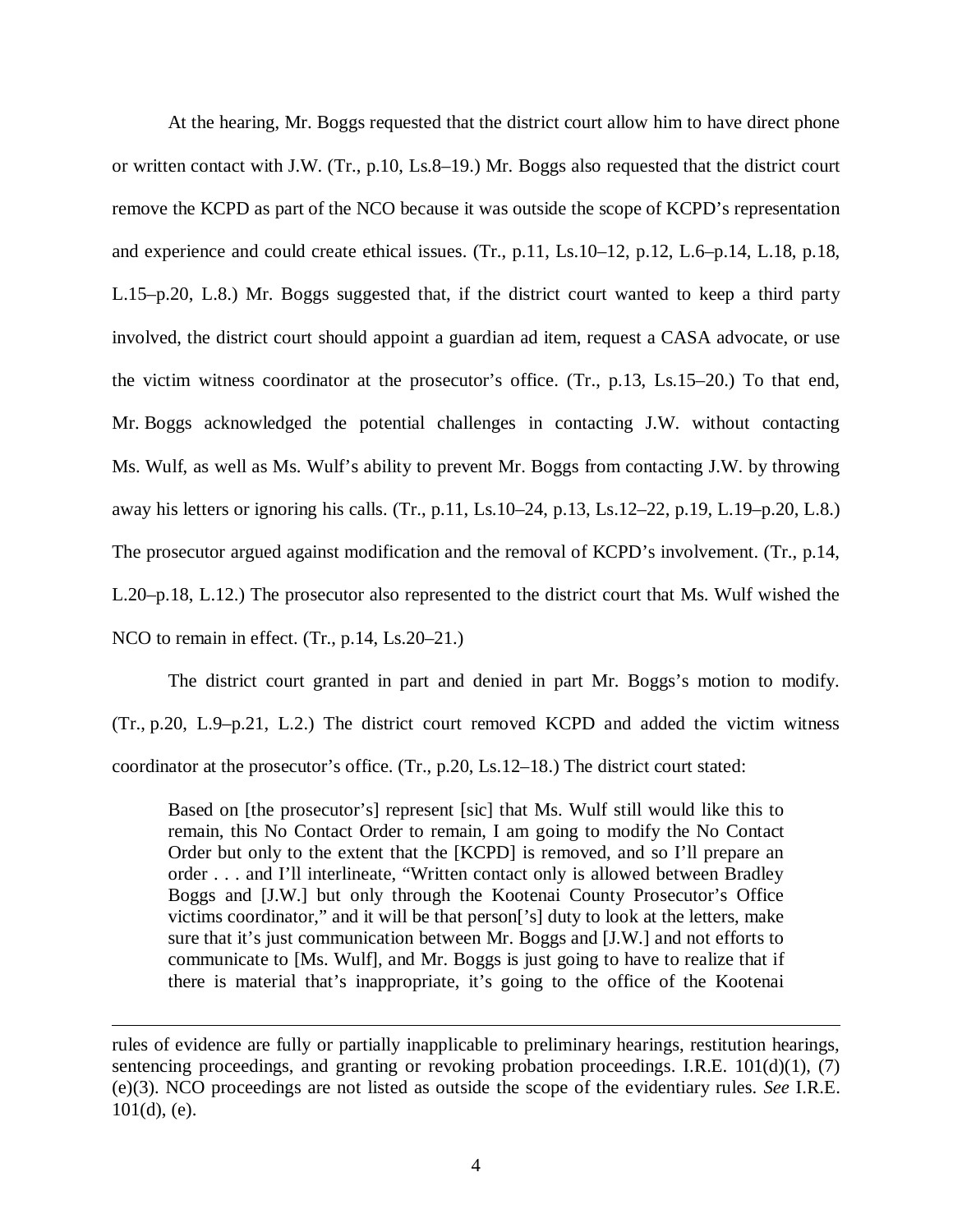County Prosecuting Attorney's Office, and he'll have to conduct his correspondence appropriately, so I'll leave it at that.

(Tr., p.20, L.10–p.21, L.1.) On January 10, 2018, the district court issued an order modifying the

NCO. (R., pp.197–98.) Mr. Boggs timely appealed. (R., pp.202–04.)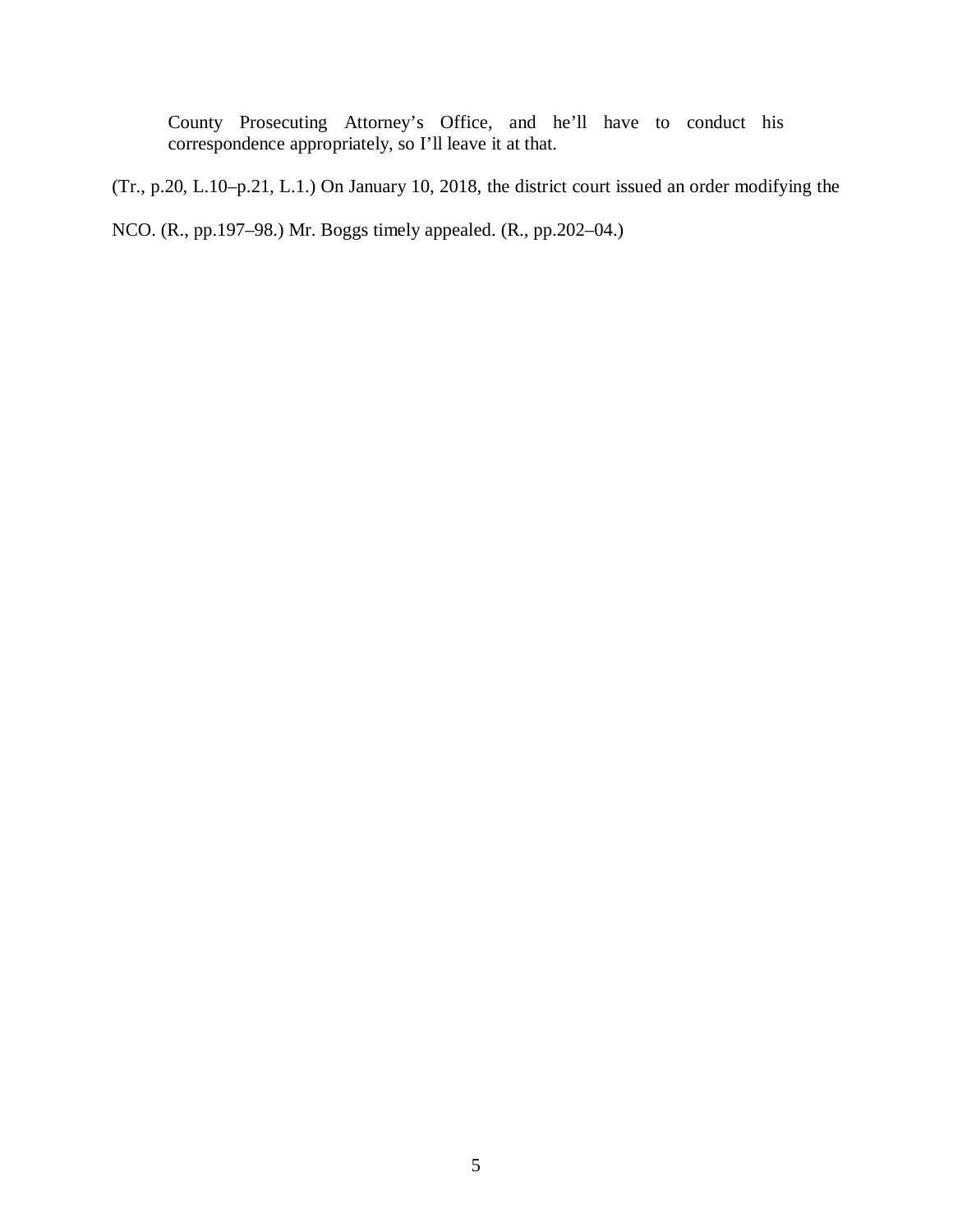# ISSUE

Did the district court abuse its discretion by denying in part Mr. Boggs's motion to modify the NCO to have telephone contact with his child?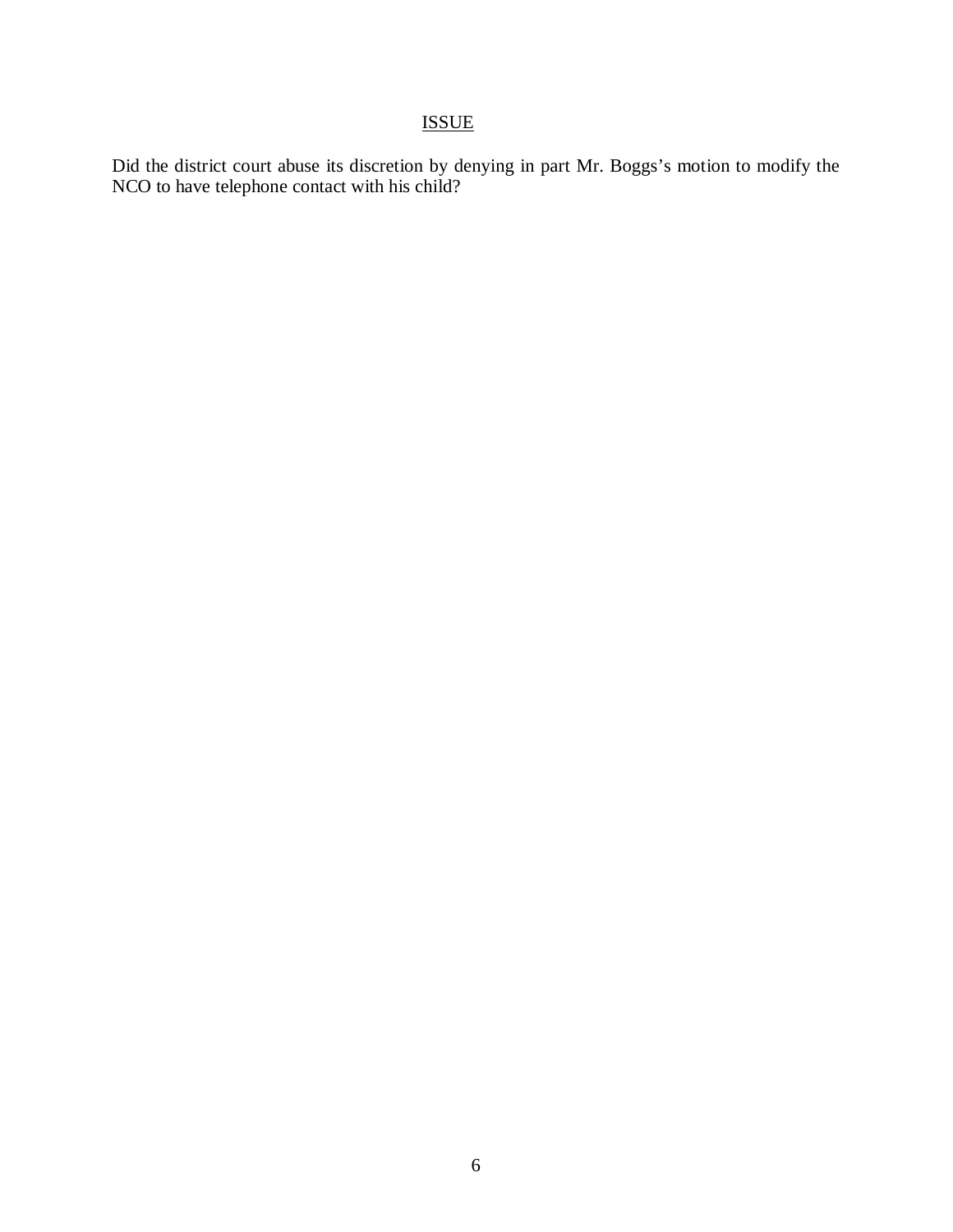#### ARGUMENT

## The District Court Abused Its Discretion By Denying In Part Mr. Boggs's Motion To Modify The NCO To Have Telephone Contact With His Child

#### A. Introduction

Mr. Boggs maintains the district court abused its discretion by denying his request to have telephone contact with his child, J.W. Mr. Boggs contends the district court did not exercise reason in its decision because the district court provided no explanation as to why Mr. Boggs could have written contact with J.W. through a third party, but could not use that same safeguard to have telephone contact.

#### B. Standard Of Review

The test for determining whether a district court abused its discretion is: (1) whether the court correctly perceived that the issue was one of discretion; (2) whether the court acted within the outer boundaries of its discretion and consistently with the legal standards applicable to the specific choices available to it; and (3) whether it reached its decision by an exercise of reason.

*State v. Cobler*, 148 Idaho 769, 771 (2010).

## C. The District Court Did Not Exercise Reason In Prohibiting Mr. Boggs From Telephone Contact With His Child

Pursuant to I.C. § 18-920(1), the district court may issue an order "forbidding contact with another person" if the district court "finds that a no contact order is appropriate" for certain offenses. I.C. § 18-920(1). Idaho Criminal Rule 46.2 governs the issuance and modification of NCOs. I.C.R. 46.2(a)–(b). "The decision whether to modify a no contact order is within the sound discretion of the district court." *Cobler*, 148 Idaho at 771.

Here, Mr. Boggs submits the district court failed to exercise reason by denying his motion to modify the NCO to have telephone contact with J.W. As Mr. Boggs stated in his letter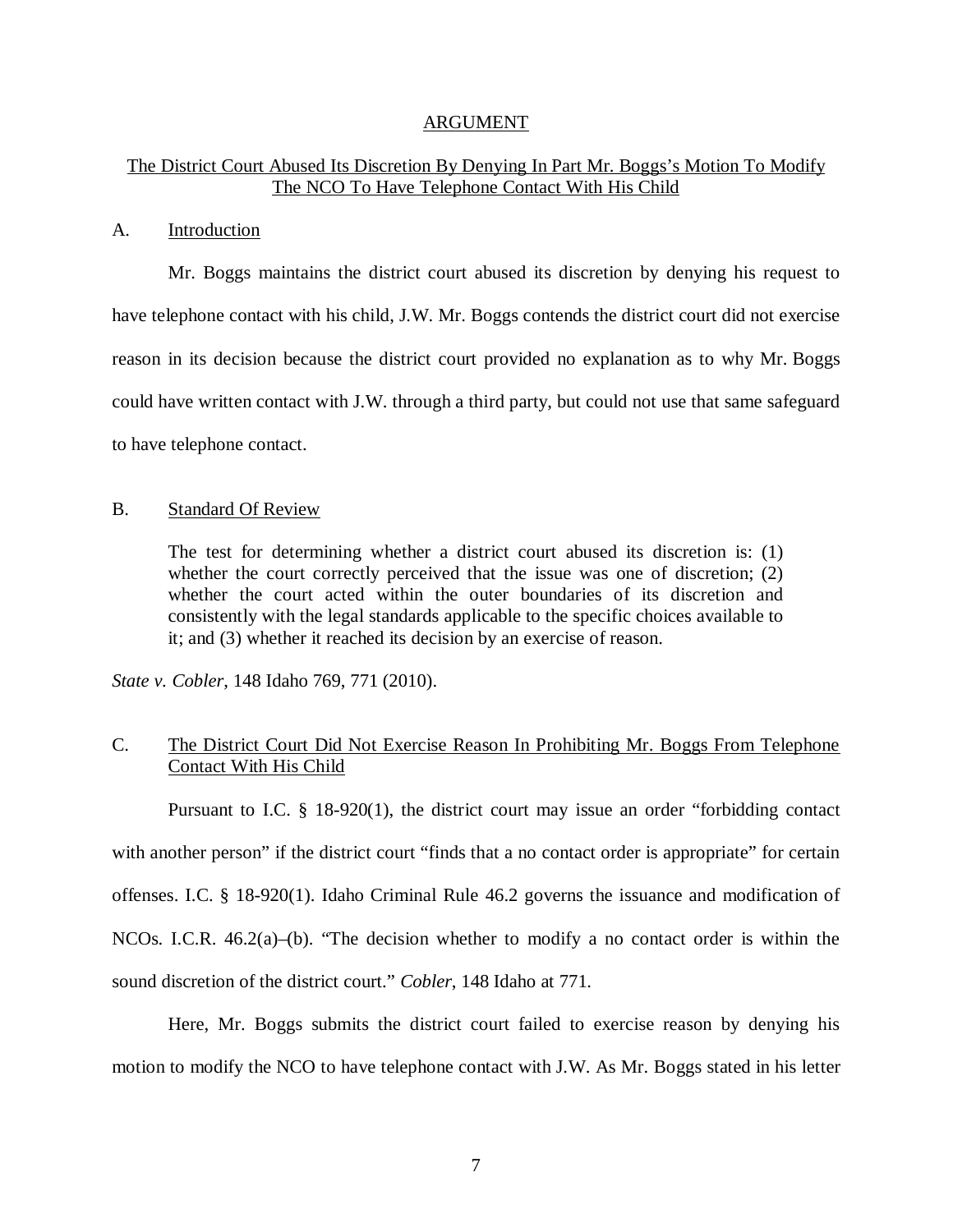to the district court, all of his letters to J.W. have been returned as "undeliverable." (Exs., p.8.) The exhibit containing his letters to J.W. shows that the letters were returned due to an insufficient address. (Exs., p.23.) Because Mr. Boggs could not ensure that J.W. would receive his letters, he asked for telephone contact. (Exs., pp.8–9.) In support, he stated that he abided by the NCO since its issuance in 2015. (Exs., p.9.) Further, since Mr. Boggs was incarcerated, he explained that Ms. Wulf could record the phone calls and that she would only have to answer the call and "accept" it, without actually communicating with Mr. Boggs. (Exs., p.9.) The district court, however, only allowed Mr. Boggs to continue written communication with J.W., even though that communication had been unsuccessful.

Mr. Boggs submits the district court did not exercise reason in denying his request for telephone contact with J.W. The district court stated that its basis for denying modification was Ms. Wulf's desire to keep the NCO. (*See* Tr., p.20, Ls.10–12.) This basis does not explain why the district would allow written but not telephone contact. Both forms of contact present the same risk that Mr. Boggs may try to contact Ms. Wulf through J.W. However, with a third party involved, that risk can be greatly reduced, if not completely eliminated, for either form of communication. Similar to the third party review of Mr. Boggs's letters, there is no added risk to telephone contact if a third party facilitates the phone call. In fact, Ms. Wulf would not have to be involved in the phone call at all, unlike her receipt of a letter to J.W. Ms. Wulf could easily take J.W. to the prosecutor's office and allow the victim witness coordinator to facilitate an occasional phone call between J.W. and Mr. Boggs. This would provide an extra level of separation for Ms. Wulf and allow Mr. Boggs to have meaningful communication with his son. *See Leavitt v. Leavitt*, 142 Idaho 664, 670 (2006) (recognizing the fundamental right to parent).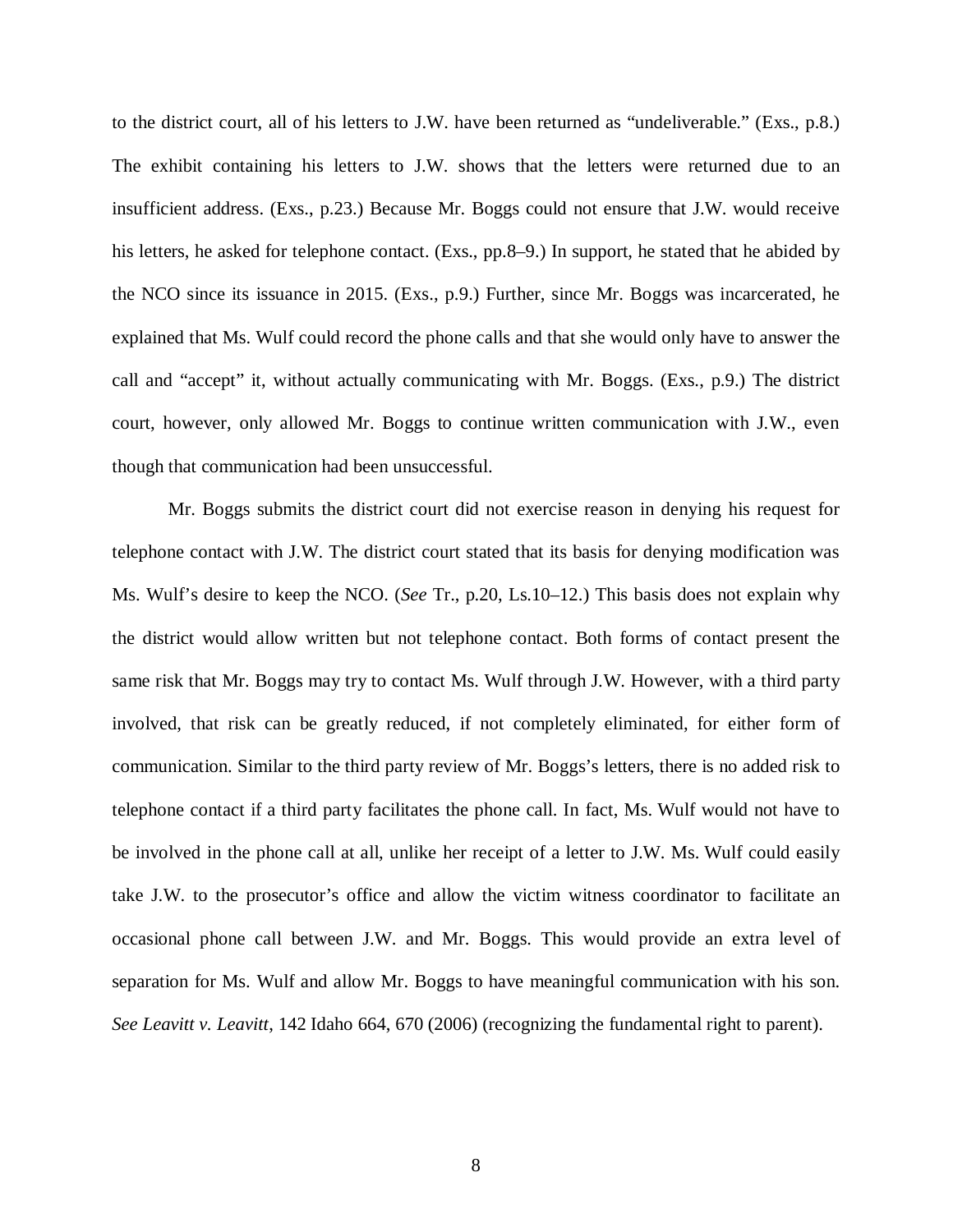The district court's "apparent ground" for prohibiting the telephone contact—Ms. Wulf's desire to keep the NCO intact—"does not provide legal grounds" for the denial of Mr. Boggs's request. *Cobler*, 148 Idaho at 772. For example, in *Cobler*, the defendant moved to modify an NCO to have contact with his children, and the district court denied the motion based on "the observation that the order was to remain in effect until dismissal of the case." *Id.* This was the only "apparent ground" for denial. *Id.* This Court reasoned, "Such observation does not provide legal grounds for denial of the motion to modify." *Id.* "Indeed," this Court recognized, "the observation overlooks the fact that Idaho Criminal Rule 46.2 request an expiration date on all no contact orders." *Id.* As such, this Court held the district court "neither acted consistently with the legal standards applicable to the specific choices available to it nor did it reach its decision by an exercise of reason." *Id.* As in *Cobler*, the district court's observation here that Ms. Wulf wanted the NCO to remain in effect "does not provide legal grounds" for its denial of telephone contact. *Id.* Ms. Wulf has always desired no communication between Mr. Boggs and J.W., so her continued request does not create a legally cognizable basis for the district court to deny telephone contact, but still allow written communication. In other words, Ms. Wulf's request is a constant—it does not explain why the district court would continue one form of contact, but prohibit the other. Therefore, Mr. Boggs maintains the district court did not exercise reason and thus abused its discretion by denying his motion to modify the NCO.